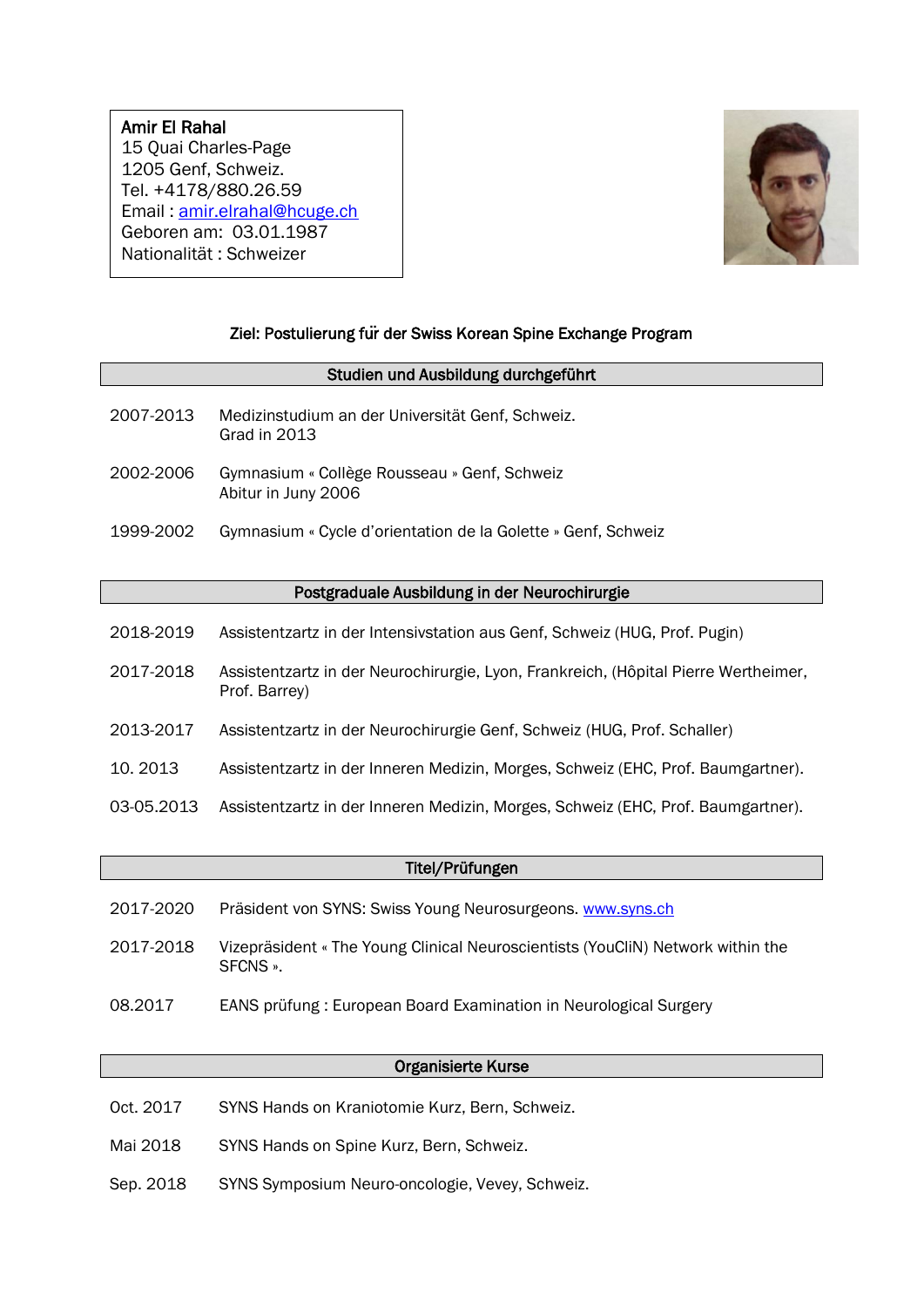### Publikationen und Wissenschaftliche Arbeiten

### Publikationen:

- 1. Cranioplasty: Is Surgical Education Safe? *[Joswig H,](https://www.ncbi.nlm.nih.gov/pubmed/?term=Joswig%20H%5BAuthor%5D&cauthor=true&cauthor_uid=27062919) [Gautschi OP,](https://www.ncbi.nlm.nih.gov/pubmed/?term=Gautschi%20OP%5BAuthor%5D&cauthor=true&cauthor_uid=27062919) [El Rahal A,](https://www.ncbi.nlm.nih.gov/pubmed/?term=El%20Rahal%20A%5BAuthor%5D&cauthor=true&cauthor_uid=27062919) [Sveikata L,](https://www.ncbi.nlm.nih.gov/pubmed/?term=Sveikata%20L%5BAuthor%5D&cauthor=true&cauthor_uid=27062919) [Bartoli A,](https://www.ncbi.nlm.nih.gov/pubmed/?term=Bartoli%20A%5BAuthor%5D&cauthor=true&cauthor_uid=27062919) [Hildebrandt G,](https://www.ncbi.nlm.nih.gov/pubmed/?term=Hildebrandt%20G%5BAuthor%5D&cauthor=true&cauthor_uid=27062919) [Schaller K,](https://www.ncbi.nlm.nih.gov/pubmed/?term=Schaller%20K%5BAuthor%5D&cauthor=true&cauthor_uid=27062919) [Stienen MN](https://www.ncbi.nlm.nih.gov/pubmed/?term=Stienen%20MN%5BAuthor%5D&cauthor=true&cauthor_uid=27062919)*. *[World Neurosurg.](https://www.ncbi.nlm.nih.gov/pubmed/?term=el+rahal) 2016 Jul;91:81-8*
- 2. Clival chordoma: a single-centre outcome analysis: *[Jägersberg M,](https://www.ncbi.nlm.nih.gov/pubmed/?term=J%C3%A4gersberg%20M%5BAuthor%5D&cauthor=true&cauthor_uid=28478512) [El Rahal A,](https://www.ncbi.nlm.nih.gov/pubmed/?term=El%20Rahal%20A%5BAuthor%5D&cauthor=true&cauthor_uid=28478512) [Dammann](https://www.ncbi.nlm.nih.gov/pubmed/?term=Dammann%20P%5BAuthor%5D&cauthor=true&cauthor_uid=28478512)  [P,](https://www.ncbi.nlm.nih.gov/pubmed/?term=Dammann%20P%5BAuthor%5D&cauthor=true&cauthor_uid=28478512) [Merkler D,](https://www.ncbi.nlm.nih.gov/pubmed/?term=Merkler%20D%5BAuthor%5D&cauthor=true&cauthor_uid=28478512) [Weber DC,](https://www.ncbi.nlm.nih.gov/pubmed/?term=Weber%20DC%5BAuthor%5D&cauthor=true&cauthor_uid=28478512) [Schaller K.](https://www.ncbi.nlm.nih.gov/pubmed/?term=Schaller%20K%5BAuthor%5D&cauthor=true&cauthor_uid=28478512) Acta Neurochirurgica : May 2017*
- 3. H-FABP: A new biomarker to differentiate between CT-positive and CT-negative patients with mild traumatic brain injury : *Lagerstedt L, Egea-Guerrero JJ, Bustamante A, Montaner J, Rodríguez-Rodríguez A, El Rahal A, Turck N, Quintana M, García-Armengol R, Prica CM, Andereggen E, Rinaldi L, Sarrafzadeh A, Schaller K, Sanchez* JC. *PLoS One. 2017 Apr 18*
- 4. Early measurment of interleukin-10 predicts the absence of CT scan lesions in mild traumatic brain injury: *Lagerstedt L, Egea-Guerrero JJ, Bustamante A, Montaner J, Rodríguez-Rodríguez A,Bustamante A, Montaner J, El Rahal A, Andereggen E, Rinaldi L, Sarrafzadeh A, Schaller K, Sanchez* JC. *PLoS One. 2018 Feb 21*
- 5. Isolated occipital lytic lesion at the sigmoïd-transverse sinus junction. *El Rahal A, M.V. Corniola, S. Haller, K. Schaller, and O.P. Gautschi. Case of the Month, EANS.*
- 6. It's been a decade The Swiss Young Neurosurgeons Society: *M. Murek, A. El Rahal , I. Zubak, A. Jilch, C. Fung, J. Abu-Isa, J. Fichtner, B. Actor, N. Khan, G. von Campe, I. Radovanovic, D. Kuhlen, P. Schucht. CTN 2018*
- 7. The SFCNS Young Clinical Neuroscientists Network Cultivating Ties Across Clinical Neuroscience Disciplines: *Geisseler Olivia A., Bigi Sandra, Baumann Philipp S., Bölsterli Bigna K., El Rahal Amir, d'Honincthun Peggy, Hainc Nicolin, Hench Jürgen, Kurmann Rebekka, Piguet Camille, Reimann Regina R., Stienen Martin N., Tyndall Anthony, Sokolov Arseny A. CTN 2018*
- 8. Spontaneous appearance of de novo Intracranial Arteriovenous Malformation in Hepatic Cirrhosis: *Gondar R, El Rahal A, Momjian S. Under revision.*
- 9. Augmented reality in optic chiasm cavernoma surgery: a case report and literature review: *El Rahal A, Gondar R, Cabrilo I, Schaller K, Bijlenga P. On going redaction.*
- 10. Chronic subdural hematoma in Switzerland: *Christian Fung, Amir El Rahal, Peter Ahlborn, Jürgen Beck, Corrado Bernasconi, Jan-Karl Burkhardt, Roy Daniel, Andrea Ferrari, Oliver Hausmann, Maria Kamenova, Georgios Karakoumis, Karl Kothbauer, Katharina Lutz, Luigi Mariani, Marc Morard, Joachim Oberle, Andreas Raabe, Luca Regli, Michael Reinert, Martin Seule, Jehuda Soleman, Daniele Starnoni, Julien Zaldivar, Christian Zweifel, Karl Schaller : On going redaction*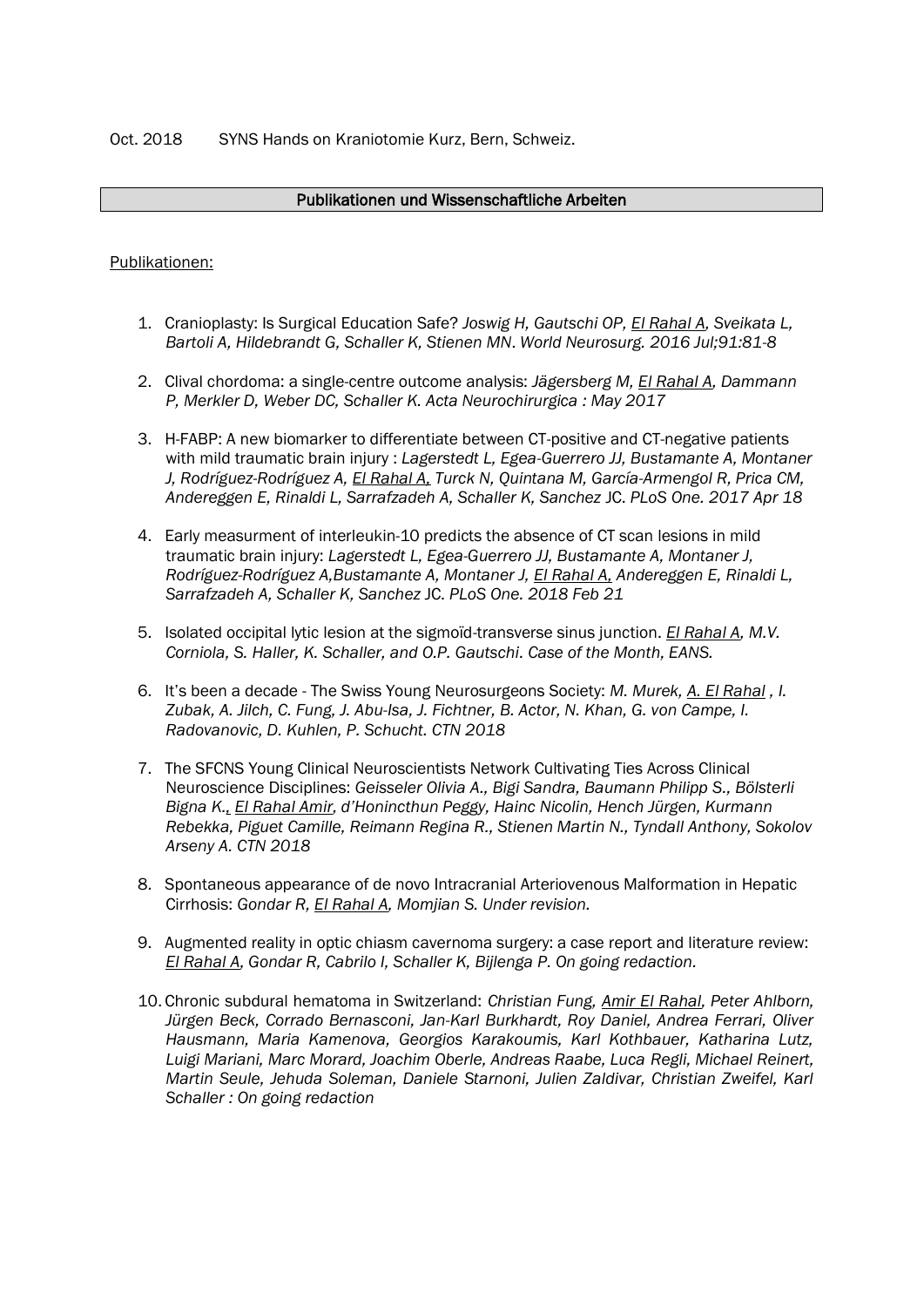### Buchkapitel:

- 1. Sagittal Balance and preoperative planning: *A. El Rahal, F. Solla, V. Fière, A. Toquart, C. Barrey* in « Spine Surgery: A Case-Based Approach » by Bernhard Meyer, Springer, 2019
- 2. Degenerative Spondylolisthesis: Does the Sagittal Balance Matter? *Cédric Y. Barrey, Charles Peltier, Amir El Rahal, and Pierre Roussouly* in « Roussouly- Sagittal Balance of the Spine » by Pierre Roussouly, Thieme, 2019

#### Referate:

- 1. A. El Rahal, L. Lagerstedt, J.J. Egea-Guerrero, J. Montaner, N. Turck , E. Andereggen , N. Tiberti, A. Bulla, L. Rinaldi , K. Schaller, A. Sarrafzadeh, J.-C. Sanchez : A biomarker panel to rule-out CT-scan lesions in mild traumatic brain injury. DGNC, 2015 june 09. Karlsruhe, Germany.
- 2. A. El Rahal, Y. El Hassani, K. Schaller, P. Bijlenga: Outcome of patients treated with a decompressive craniectomy (DC) after aneurysmal subarachnoid hemorrhage (aSAH). SSNC, 2015 september 09, Luzern, Switzerland.
- 3. A. El Rahal, L. Lagerstedt, J.J. Egea-Guerrero, J. Montaner, N. Turck , E. Andereggen , N. Tiberti, A. Bulla, L. Rinaldi , K. Schaller, A. Sarrafzadeh, J.-C. Sanchez : A biomarker panel to rule-out CT-scan lesions in mild traumatic brain injury. EANS, 2015 October 18. Madrid, Spain.
- 4. A. El Rahal, I. Zubak: SYNS- Swiss young neurosurgeons society : Update 2018 at the SSNS meeting (Swiss society of neurosurgery) Lugano 2018
- 5. A. El Rahal: YouCliN Update 2018 at the SSNS meeting (Swiss society of neurosurgery) Lugano 2018

# Posters:

- 1. Amir El Rahal, Y. El Hassani, K. Schaller, P. Bijlenga: Outcome of patients treated with a decompressive craniectomy (DC) after aneurysmal subarachnoid hemorrhage (aSAH). SSNC, 2015 september 09, Luzern, Switzerland.
- 2. Amir El Rahal, Y. El Hassani, K. Schaller, P. Bijlenga: Outcome of patients treated with a decompressive craniectomy (DC) after aneurysmal subarachnoid hemorrhage (aSAH). Societé suisse de cérébrovasculaire, 2015, January 29, Geneva, Switzerland
- 3. Amir El Rahal, L. Lagerstedt, J.J. Egea-Guerrero, J. Montaner , N. Turck , E. Andereggen , N. Tiberti, A. Bulla, L. Rinaldi , K. Schaller, A. Sarrafzadeh, J.-C. Sanchez : A biomarker panel to rule-out CT-scan lesions in mild traumatic brain injury. EANS, 2015 October 17. Madrid, Spain
- 4. A. El Rahal, Gondar R, Bijlenga P, Schaller K, Augmented reality in optic chiasm cavernoma surgery: a case report and literature review. EANS, european society of neurosurgery, Annual meeting 04-09 september 2016, Athens, Greece.